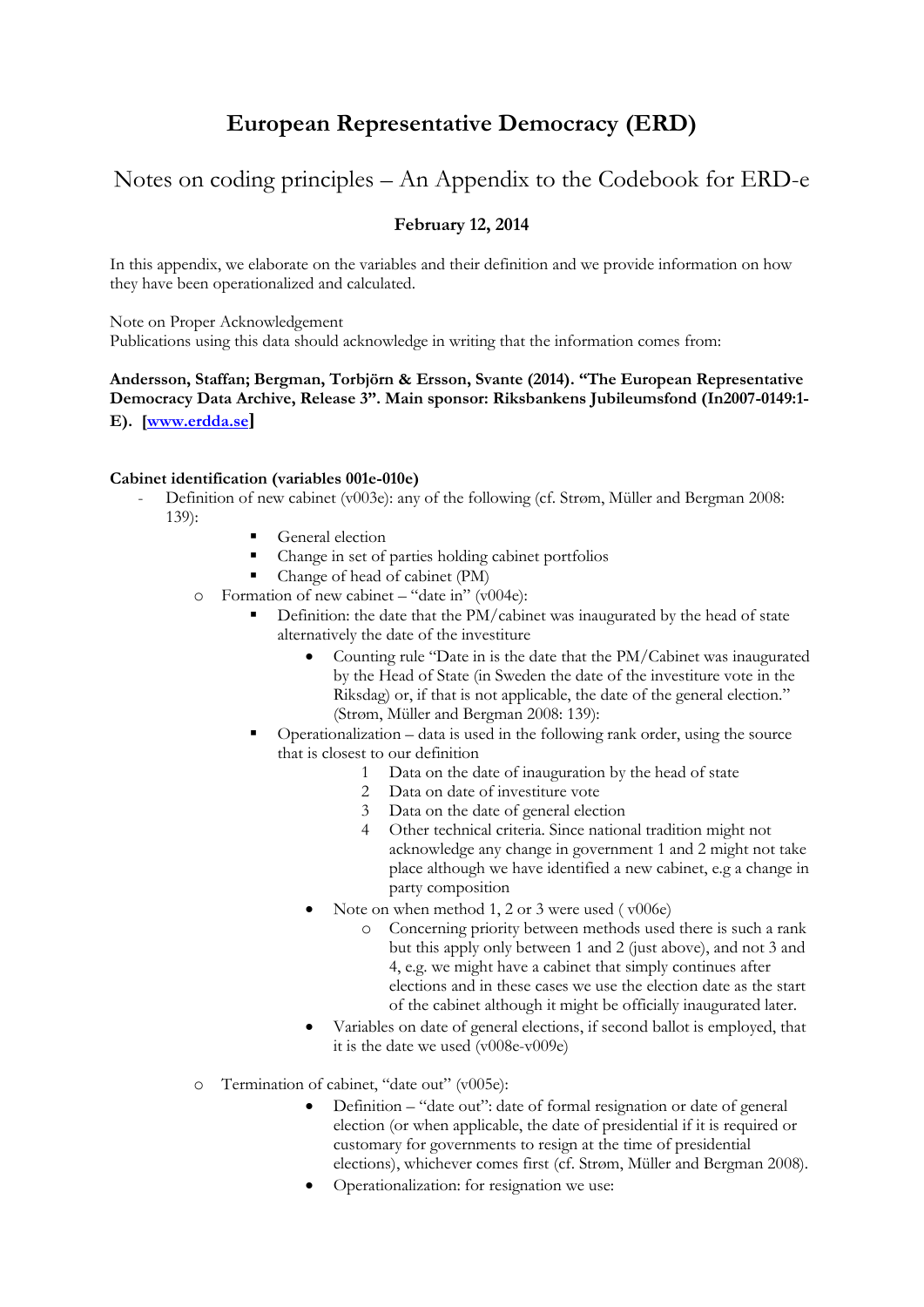- 1. Acceptance of head of state of resignation
- 2. Vote of no confidence
- 3. Date on the date of general election
- 4. Other technical criteria. Date of resignation which includes change in party composition, death of PM etc. which might not have been officially recorded in the national tradition but ended the cabinet.
- o Note on whether method 1, 2, 3 or 4 were used (v007e)
	- Concerning priority between methods used there is a such but only between 1 and 2, and not 3 and 4, e.g. we might have a cabinet that ends because of changes in party composition where there are no formal resignation of the PM and therefore no acceptance of such resignation by the head of state (formal acceptance by the head of state might instead occur much later when the government is ended according to the country traditions).

#### **Space-Time (variables 100e-147e)**

See codebook for ERD-e

#### **Parliamentary seat distribution (variables 200e-274e)**

- Party seats
	- o The general rule applied for a new party to be recorded is that it needs to gain 3 seats; otherwise groups with seats (1 or 2) are encoded as "other". When a party has been registered, seats in future elections will always be coded for that party even if it just gains 1 or 2 seats.
	- o Exceptions from this general rule:
		- Parties with cabinet posts are always coded.
		- In some cases when, according to country experts, a party had an important impact on the party system, whether this is due to its impact on the left-right placement of parties or institutionally related aspects such as acting in a small parliament, like in Luxembourg or Iceland, where few seats might corresponds to a substantial proportion of the vote.
	- o For UK, some of the parties are grouped (concerns Irish nationalist parties and Unionist parties in Northern Ireland). So concerning seat share these are just recorded with one figure together (and they are recorded with the same principle for Powerslave (see below) figures such as effective number of parties)

#### **Structural Attributes (variables 300e-331e)**

- Maximum possible cabinet duration (v304e)
	- o Number of days between the date in of the cabinet and the next estimated scheduled election date.
- Maximum possible cabinet duration (v305e)
	- o Same as above but new calculation applied to all cabinets.
- Effective Number of parliamentary parties, lower chamber (v309e)
	- o For the updates of the 17 Western European countries and the 10 central and Eastern European countries and Malta and Cyprus the Laakso index calculated by using Powerslave (mark 1) calculator (Pajala et al 2002) is used.
- Bargaining power fragmentation (v310e)
	- o Bargaining power fragmentation is calculated using the Powerslave calculator (Pajala et al 2002).
- Effective number of parliamentary parties, upper chamber (v311e)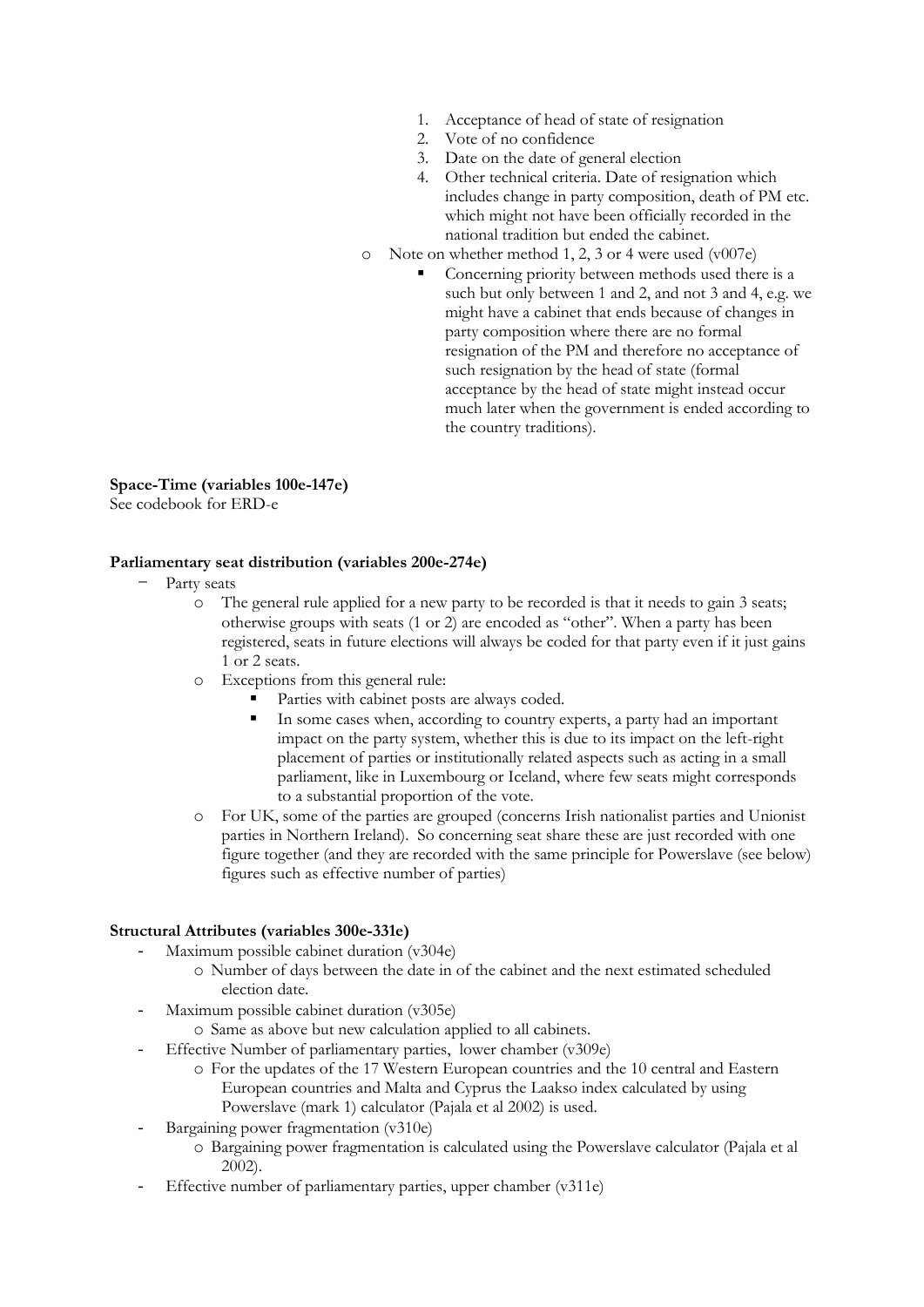- o For the 10 Central and Eastern European countries and Malta and Cyprus the Laakso index calculated by using Powerslave (mark 1) calculator (Pajala et al 2002) is used
- Bargaining Power of Largest Party (v313e)
	- o For the updates of the 17 Western European countries and the 10 central and Eastern European countries and Malta and Cyprus the standardized Banzhaf index calculated by using Powerslave (mark 1) calculator (Pajala et al 2002) is used.
- Non-partisan cabinet  $(v315e)$  = technocratic cabinet
- Maximum bargaining power party in cabinet (v322e)
	- o For the updates of the 17 Western European countries and the 10 central and Eastern European countries and Malta and Cyprus the standardized Banzhaf index calculated by using Powerslave (mark 1) calculator (Pajala et al 2002) is used
- Minimal winning coalitions (v327e) = a cabinet that has a majority but that does not have a surplus majority
- Minimal winning coalition (v327e)
	- o Is turned into a losing coalition by the subtraction of any of the coalition parties, i.e., if it loses a coalition party it holds less than 50 % plus one seat.
- Surplus majority cabinet (v328e)
	- o Can lose a coalition party and still be winning, i.e. control 50 % plus one seat or more in the parliament.
- Number of cabinet members (ministers) (v330e)
	- o All cabinet members with voting right in the cabinet are counted (PM, Vice-PMs, cabinet ministers) but not junior ministers.

#### **Preferences (variables 400e-416e)**

- Party of the median legislator, first dimension, lower chamber (v400e).
	- o Left-Right Placement of political parties using "Taxes versus spending" based on Kenneth Benoit & Michael Laver's (2006) expert survey including results from 47 Countries, 2003-2004.
	- o Salience of first dimension (v401e). Importance/ weight of first dimension to parties according to Benoit & Laver's survey
- Party of the median legislator, second policy dimension, lower chamber (v402e).
	- o Left-Right Placement of political parties according to the most salient (weighted) dimension not counting taxes versus spending, also from Benoit & Laver (see above).
	- Salience of second dimension (v403e). Importance/ weight of second dimension to parties according to Benoit & Laver's survey
- Median party bargaining power (v408e)
	- o For the updates of the 17 Western European countries and the 10 central and Eastern European countries and Malta and Cyprus the standardized Banzhaf index calculated by using Powerslave (mark 1) calculator (Pajala et al 2002) is used
- Median Party (1<sup>st</sup> dimension) in Cabinet (v411e).
	- o Median legislator party in cabinet, Left-Right dimension (taxes versus spending, see above). Note that when there are two median parties and one of them is in the cabinet this is coded as 1 (median party is part of cabinet).
- Median Party (2<sup>nd</sup> dimension) in Cabinet v412e.
	- o Median legislator party in cabinet, other dimension (the most salient among other dimensions as above). When there are two median parties and one of them are in the cabinet this is coded as 1 (median party is part of cabinet)
- Connected cabinet (v413e)
- Connected cabinet
	- o Left-Right Placement of political parties using "Taxes versus spending" based on Kenneth Benoit & Michael Laver's (2006) expert survey. If a coalition has jumped a party it does not constitute a connected cabinet party is jumped the government is not connected (say a cabinet consisting of parties  $B, D, E$  and jumping party C in table 1 below).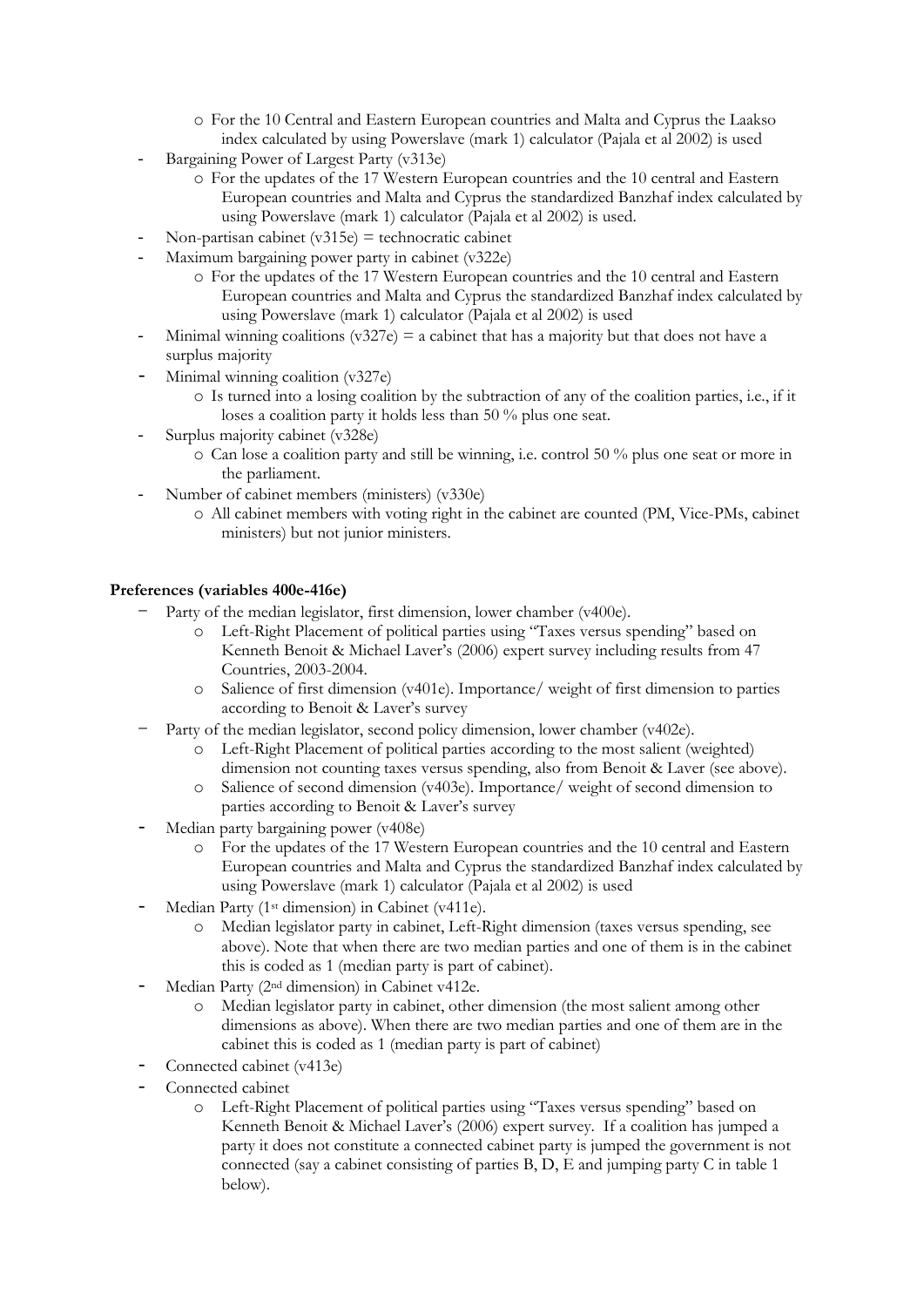- Minimal Winning Connected Coalition (v414e)
	- o Technically MWCC must be a subset of connected cabinets, but it need not be a subset of MWC. A cabinet is a MWCC if (i) it is connected, and (ii) it cannot remain winning AND connected by dropping a party. In other words, it can be a surplus majority coalition, as long as the surplus party is needed to make the coalition connected. This is the case as long as the cabinet parties at each 'end' of the connected coalition are necessary to make it winning. If they both are necessary to be winning, but there is a surplus party in the middle, a connected coalition can be MCWC and surplus rather than MWC.

Table 1. A surplus majority cabinet that is a Minimal Winning Connected Coalition

| $\sim$ WATER THE USE MESSENGER STRIP CONSTITUTION IN THE CONTINUES. THE CONTINUES OF CONSTRUCTION AND $\sim$ |                                                |               |  |  |            |  |     |                    |
|--------------------------------------------------------------------------------------------------------------|------------------------------------------------|---------------|--|--|------------|--|-----|--------------------|
|                                                                                                              | Left-right placement 1 <sup>st</sup> dimension |               |  |  |            |  |     |                    |
| Party                                                                                                        |                                                | . .           |  |  |            |  |     | $\sqrt{ }$<br>otal |
| Seats                                                                                                        |                                                | $\mathcal{D}$ |  |  | $-1$<br>⊥പ |  | . . | 70                 |

The sitting coalition cabinet in bold. Note that this cabinet is a surplus majority government, i.e. for a majority 40 seats are needed and this cabinet holds 50 seats and could drop either party C or D and still be winning. However if we apply the first test and check whether it is connected it clearly is (no party is jumped). Secondly if we drop a party at the ends it is no longer winning. Thus this is a Minimal winning connected coalition.

- Single party cabinets are generally considered by definition to be connected. Technically, if they are single party majorities, they are also 'minimal connected winning'. But they are not a coalition, however. As such, they are coded 0 on the MWCC variable.
- Conservative cabinet (v415e)
	- o Coded 1 if cabinet majority, i.e. majority of cabinet's seats (see Narud and Valen 2008) is from conservative block, here implying conservative and liberal parties as so recorded according to party families in the party code book. This implies that many parties are neither coded as socialist nor conservative, e.g. Christian and Right Wing parties. Also, coding is based on parties' respective share of seats in parliament.
- Socialist cabinet (v416e).
	- o Coded 1 if cabinet majority is from socialist block, here implying communist, left socialist and social democratic parties as so recorded according to the party families in the party code book. This implies that many parties are neither coded as socialist nor conservative, e.g. Green parties. Also, coding is based on parties' respective share of seats in parliament

#### **Institutions (variables 500e-520e)**

- Supermajority for constitutional amendment (v501e)
	- o Include only rules that require more than absolute majority decisions.
- Strong second chamber (v502e)
	- o Whether cabinet is accountable to upper chamber. Acceptance/support is needed from the upper house.
- Weak second chamber (v503e)
	- Whether cabinet is accountable to upper chamber. Acceptance/support is not needed from the upper house.
- Bicameralism (v504)
	- o The weaker chamber must at least have a temporary suspensive veto.
- Positive parliamentarism (v505e)
	- o A new PM/cabinet comes to power only if it wins a majority vote (positive investiture) in the parliament.
- Constructive No-Confidence (v508e)
	- Parliament is only allowed to withdraw confidence from a PM/cabinet if there is an absolute majority for a chosen successor as PM
- Semi-Presidentialism (v518e)